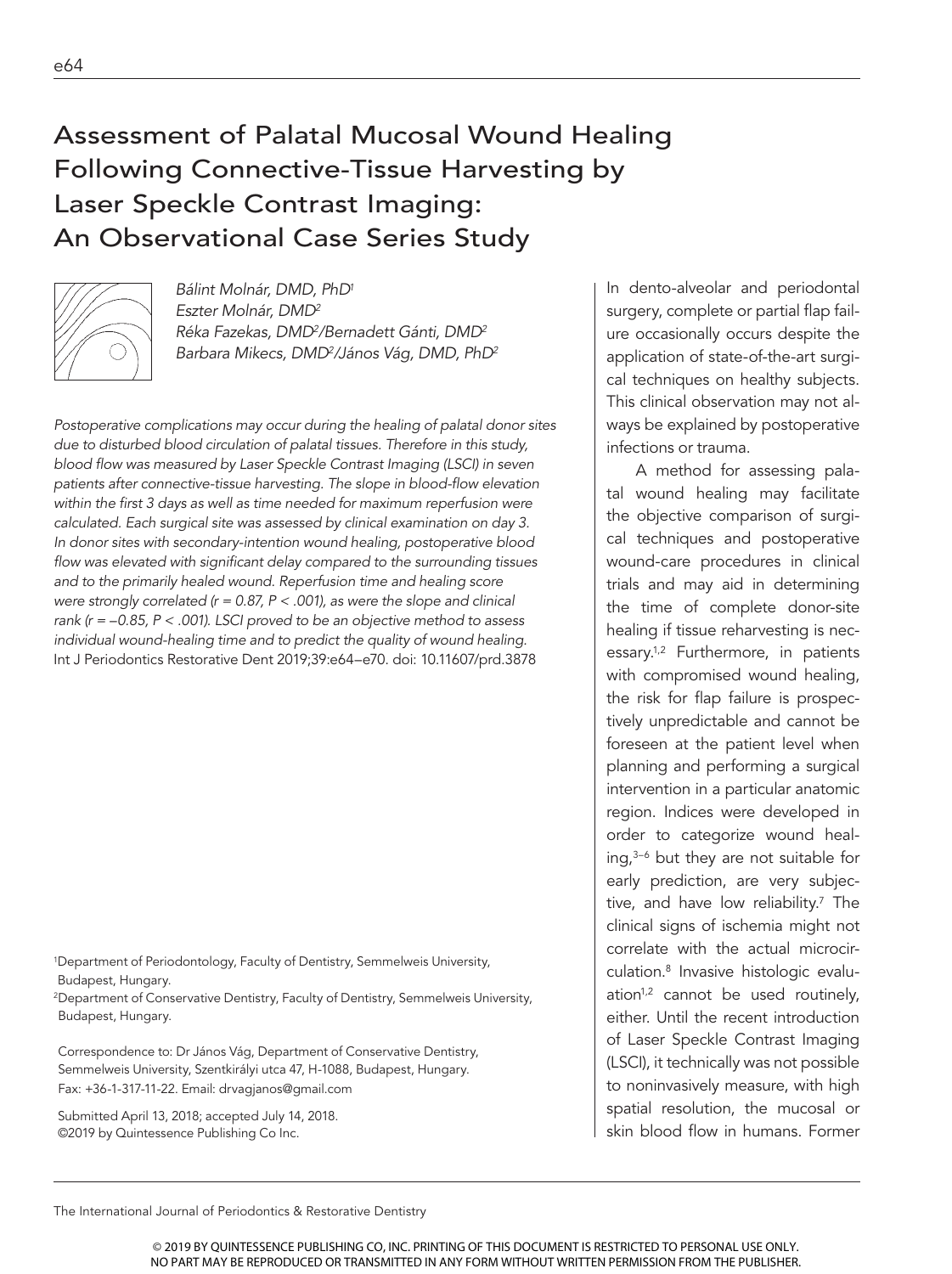techniques, such as laser Doppler flowmetry, were only capable of one-point measurements.<sup>9-11</sup> Alternatively, LSCI is a two-dimensional, contrast-based surface visualization method,<sup>12</sup> which is a mandatory feature for complex flap and wound monitoring.13,14 LSCI is also capable of indicating the time of soft tissue healing at the patient level.<sup>15</sup>

The authors' primary aim was to conduct a pilot prospective human clinical case-series study to investigate the correlation between the clinical aspects of palatal wound healing and the microcirculation profile on a daily basis following harvesting of connective tissue graft. Cases with various types of graft tissues and harvesting techniques were investigated in order to obtain an overview of a wide range of wound-healing characteristics. The authors aimed at finding patterns of blood-flow curves in order to define key time points, which objectively and quantitatively characterize wound healing of palatal connective-tissue donor sites.

#### Materials and Methods

#### *Patient Demographics*

Seven subjects (five women and two men) who required root-coverage surgery or widening of the keratinized gingiva were included in this study. Patients had good general health and a mean age of 31 years (range: 20 to 45 years). Exclusion criteria were pregnancy, smoking, and systemic diseases, and patients were not allowed to take any antibiotics, anti-inflammatory drugs, systemic steroids, bisphosphonates, or any other medicine that could potentially influence mucosal wound healing.

Each subject received written information about the surgery and the follow-up measurements and provided written informed consent. The study was carried out in accordance with the Declaration of Helsinki, with the approval of the Committee Health Registration and Training Center (permission number: 034310/2014/OTIG). Data were obtained from two clinical trials registered in the International Register at ClinicalTrials.gov (NCT02975024 and NCT02540590). The primary objective of these trials was to assess microcirculation in the healing flap at the recipient sites, either in the case of root-coverage surgery or a vestibuloplasty procedure. The visits were supplemented by palatal wound measurements in cases where an autologous graft was harvested.

## *Surgical Procedures and Postoperative Care*

Subepithelial connective tissue grafts were harvested by the single-incision technique<sup>16</sup> from four patients (B, C, D, and G), a partially epithelialized connective tissue graft $17$  from one patient (E), and free gingival grafts (FGG)<sup>18</sup> from two patients (A and F). All graft types were harvested from the palate, including periosteum. In cases of FGG harvesting, the wound was covered by a collagen sponge (Lyostypt, B.

Braun). Palatal wound closure was performed using modified horizontal mattress sutures. Monofilament 5/0 suturing material (Dafilon, B. Braun) with a no. 13 needle was used in all cases for wound closure. Postoperative care consisted of 0.2% chlorhexidine mouth rinse (Curasept ADS 220, Curaprox) twice a day for 4 weeks. Palatal sutures were removed 7 days after surgery. Patients were not allowed to brush or chew at operation sites until suture removal and were recalled for professional teeth cleaning twice a week in the first 2 postoperative weeks. Patients were administered systemic antibiotics postoperatively for 7 days (1,000 mg, bid; Augmentin 1000 Duo, Glaxosmithkline Pharmaceuticals).

# *Measurement of Wound Healing and Blood Perfusion*

Wound healing areas were subjectively ranked based on their day-3 clinical appearance, including swelling, redness, amount of fibrin exudate, and presence/absence of epithelial coverage. Early Healing Index (EHI),<sup>4</sup> originally implemented for evaluation of papillary epithelial closure, was interpreted for palatal healing and also calculated in order to distinguish between primary (EHI 1 to EHI 3) and secondary (EHI 4 and EHI 5) intention wound healing. Blood flow was measured by a high-resolution version of LSCI (Peri-Cam PSI HR System, Perimed) with 60 µm/pixel (Fig 1). Blood-flow data were recorded by the PeriCam's built-in PimSoft software. Snapshots

Volume 39, Number 2, 2019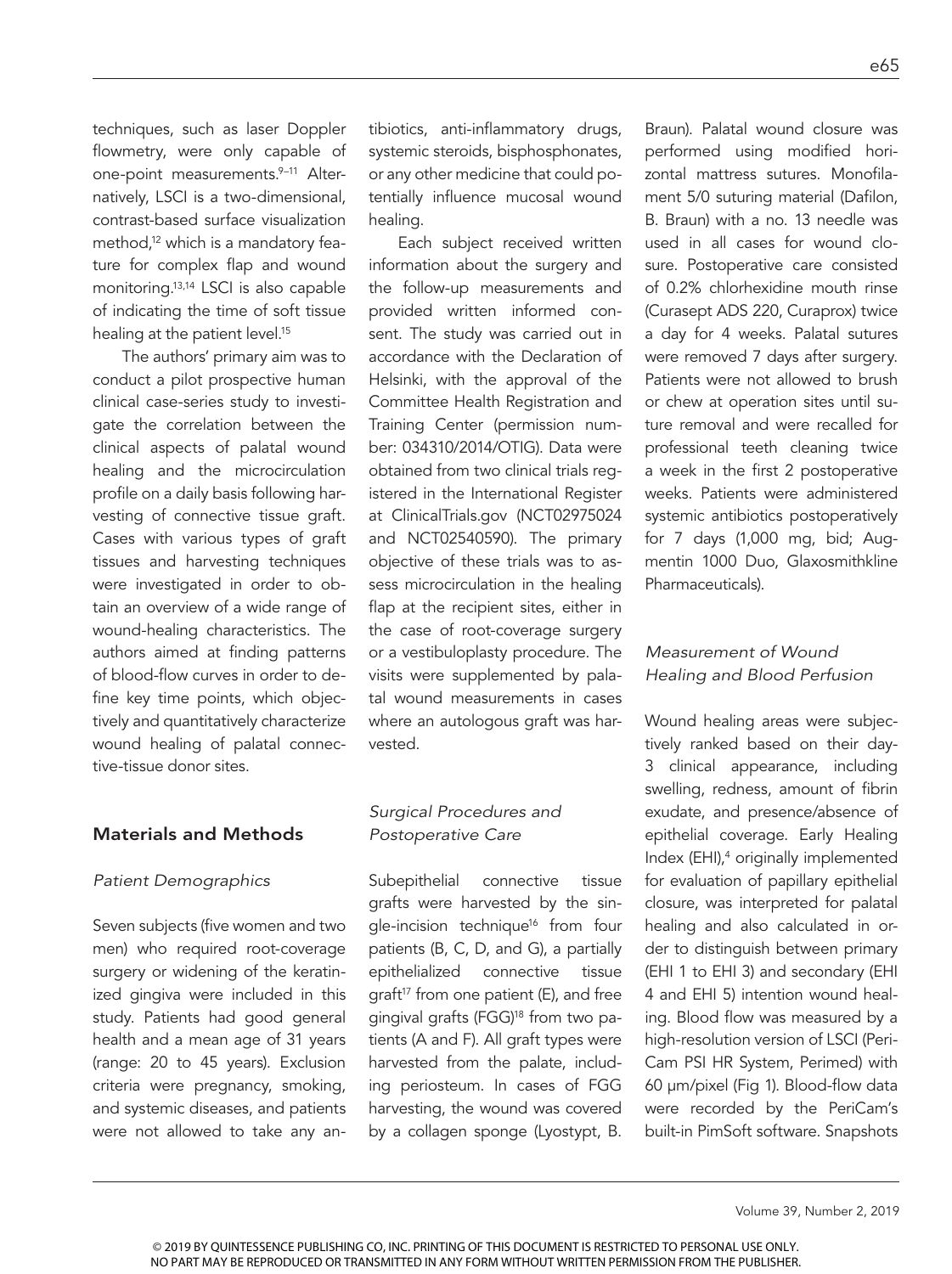

Fig 1 *Blood-flow measurement and camera setup of Laser Speckle Contrast Imaging tool, PeriCam PSI HR System (Perimed).*



Fig 2 *Selection method of palatal wound areas demonstrated in patient G.* (a) *View at day 3.* (b) *Laser Speckle Contrast Imaging image, on which warmer colors represent higher perfusion and colder colors represent lower perfusion (on a scale of 0-700 LSPU).* (c) *Native grayscale image of* (a)*, identifying the dehiscence (ROI1), intact suture line (ROI2), perisuture line (ROI3), and peri-dehiscence (ROI4) areas.* (d) *Dehiscence (maroon line) and peri-dehiscence* (blue line) *areas show lower perfusion values compared to intact areas* (red and green lines)*, but the appearance of a microcirculation pulse in all regions suggests vital tissues.*

were taken to analyze blood flow on the following postoperative days: 0, 1, 2, 3, 4, 5, 6, 7, 8, 10, 12, 14, 17, 30, 60, 90, 120, 150, 180, and 360. Regions of interest (ROIs) were outlined based on the wound-healing assessment (Fig 2). In some cases, multiple regions of donor sites showed different patterns and were therefore assessed separately. The intermediate areas between flap margins were named "wound sites," and the flap margins surrounding the wound site were called "'peri' sites." These ROIs were further classified into areas with primary-intention

healing (labeled "intact suture line") and areas with secondary healing (labeled "dehiscence areas"). In one case, flap margins lost their epithelial layering during healing (labeled "de-epithelialization area"). Average blood-flow values in each ROI were expressed in arbitrary values, ie, Laser Speckle Perfusion Unit (LSPU). Occasionally some measurements were dropped in cases of difficulties visually accessing the palatal area due to limitation of mouth opening. Some LSCI images were taken with a photographic mirror to avoid interference with blood-flow readings.<sup>19</sup>

#### *Statistical Analysis*

The effects of three fixed factors (site, intention, and time) were statistically evaluated by a linear mixed model. The variance component and the smallest real difference<sup>19,20</sup> between ROIs within a subject were calculated to identify those time points when the wound and 'peri' sites were different, with 95% confidence at the level of the individuals. This allowed the authors to determine the crossing point of the two blood-flow curves. The reperfusion rate of the tissues was assessed by

The International Journal of Periodontics & Restorative Dentistry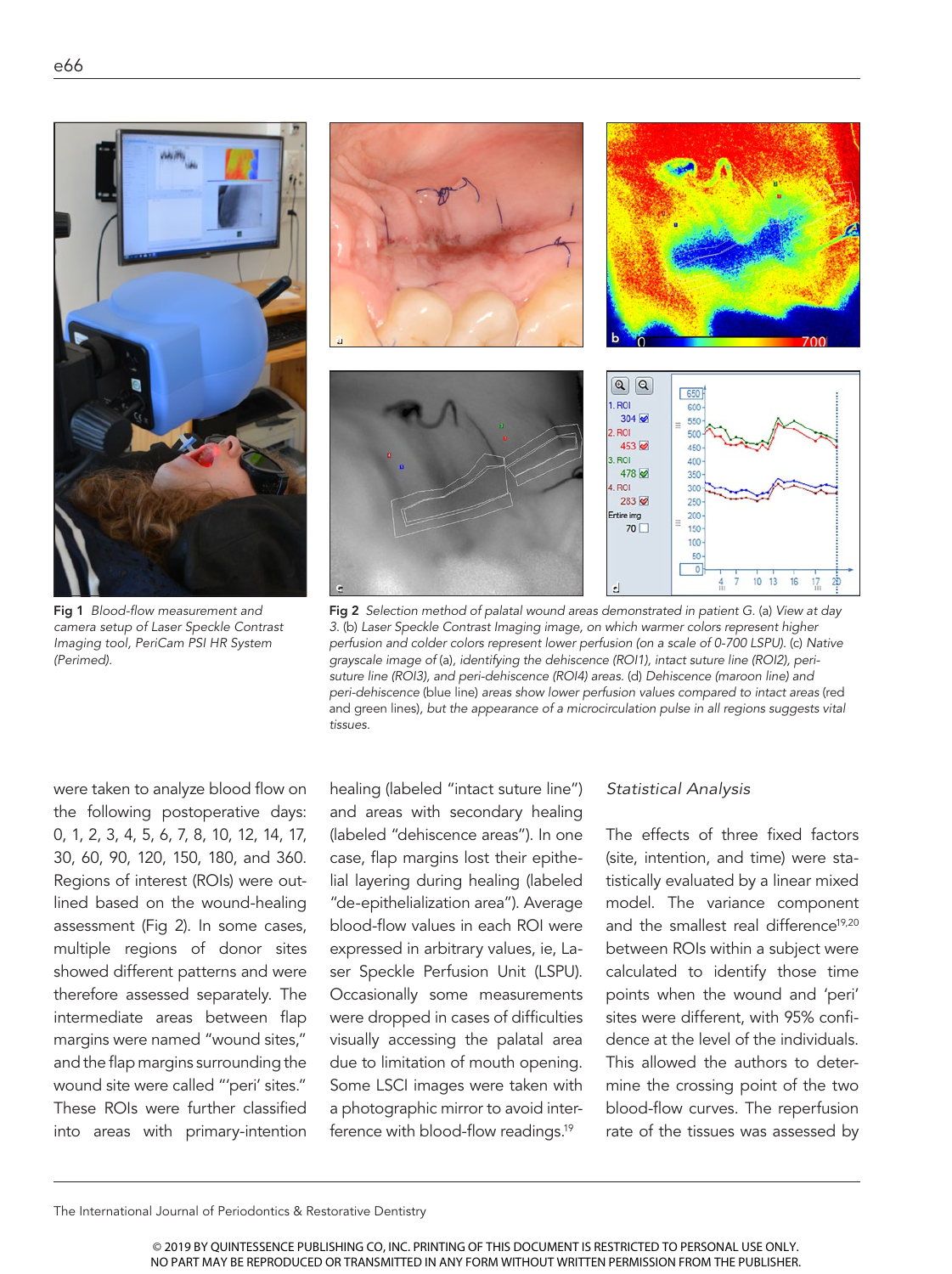

Fig 3 Blood-flow curve of 'peri' (blue line) and wound (red line) sites in a case of primary-intention healing (upper) and in a case of *secondary-intention healing* (lower)*. Significant differences between 'peri' and wound sites are marked by # (P < .05) and + (P < .01). Dashed double-headed arrows indicate significant difference between the two distinct types of wound healing.*

calculating the slope for the first 3 postoperative days. Spearman's correlation coefficients were calculated between slopes, woundhealing rank, and the crossing point. Statistical evaluation was carried out by IBM SPSS Statistics 25.

#### Results

## *Comparison of Primary- and Secondary-Intention Healing*

All sites showed immediate elevation of blood flow (BF) from the first postoperative day (Fig 3). In cases

of primary healing, the BFs at the wound site and the 'peri' site were statistically at the same level in all investigated time points. In cases of secondary healing, the BF at the wound site was significantly lower than at the 'peri' site on days 3 (*P* < .05), 4 (*P* < .05), 5 (*P* < .05), 6 (*P* < .01), and 7 (*P* < .05). The BF at the wound site in primary-healing areas was significantly higher on days 3 (*P* < .05), 4 (*P* < .05), and 5 (*P* < .01) than in secondary-healing areas. The BFs at 'peri' sites of primary and secondary wound areas did not differ.

#### *Relationship Between Blood Flow and Clinical Picture*

The individual blood-flow curves for each of the 11 selected regions from seven patients are shown in Fig 4. The crossing point was between 5 to 10 days for dehiscence areas and 1 to 6 days for intact suture lines. In patients A, B, C, and D, all investigated areas showed secondaryintention healing, and in patients E, F, and G, the wound was divided into two regions (primary and secondary intention) according to the clinical observation. In patients F and G, the area showed dehiscence

Volume 39, Number 2, 2019

© 2019 BY QUINTESSENCE PUBLISHING CO, INC. PRINTING OF THIS DOCUMENT IS RESTRICTED TO PERSONAL USE ONLY. NO PART MAY BE REPRODUCED OR TRANSMITTED IN ANY FORM WITHOUT WRITTEN PERMISSION FROM THE PUBLISHER.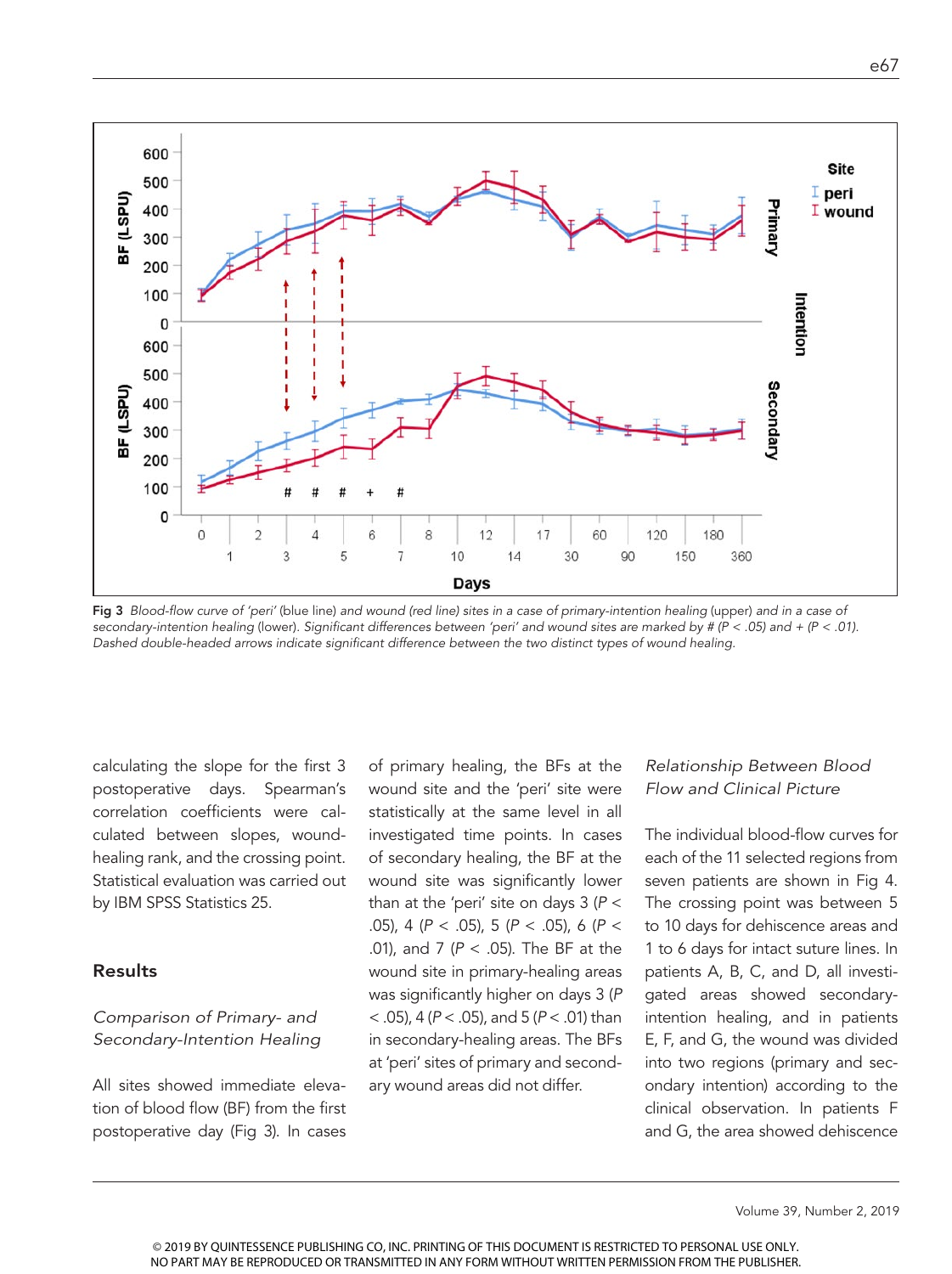

Fig 4 *Clinical view and blood-flow curves of palatal wound healing in seven patients (A, B, C, D, E, F, G) after graft harvesting. Each photo*  was taken on day 3. Blood-flow values are shown from immediately after surgery (day 0) to day 30, expressed in laser speckle perfusion units (LSPU). Dashed lines represent the 'peri' site; crossing the solid line (wound site) indicates the time point when blood flow of the *wound reached the level of the surrounding tissue. The yellow arrow in patient E shows de-epithelialization coronally to the donor area. Blood-flow curve is represented by blue line.* 

between flap margins (categorized as secondary healing); however, the clinical observation of the wound suggested "favorable" healing. According to this—and contrary to patients A through D—the bloodflow curves of 'peri' and wound sites were not separate from each other (Fig 4). In patient D (Fig 5), a large dehiscence developed between flap margins, and the blood flow recovered on day 10 (crossing point). In patient E, partially epithelialized FGG was harvested. The wound area underwent secondaryintention healing in the central area, as shown in the color photos taken on day 3 (Fig 4). An area outside of

The International Journal of Periodontics & Restorative Dentistry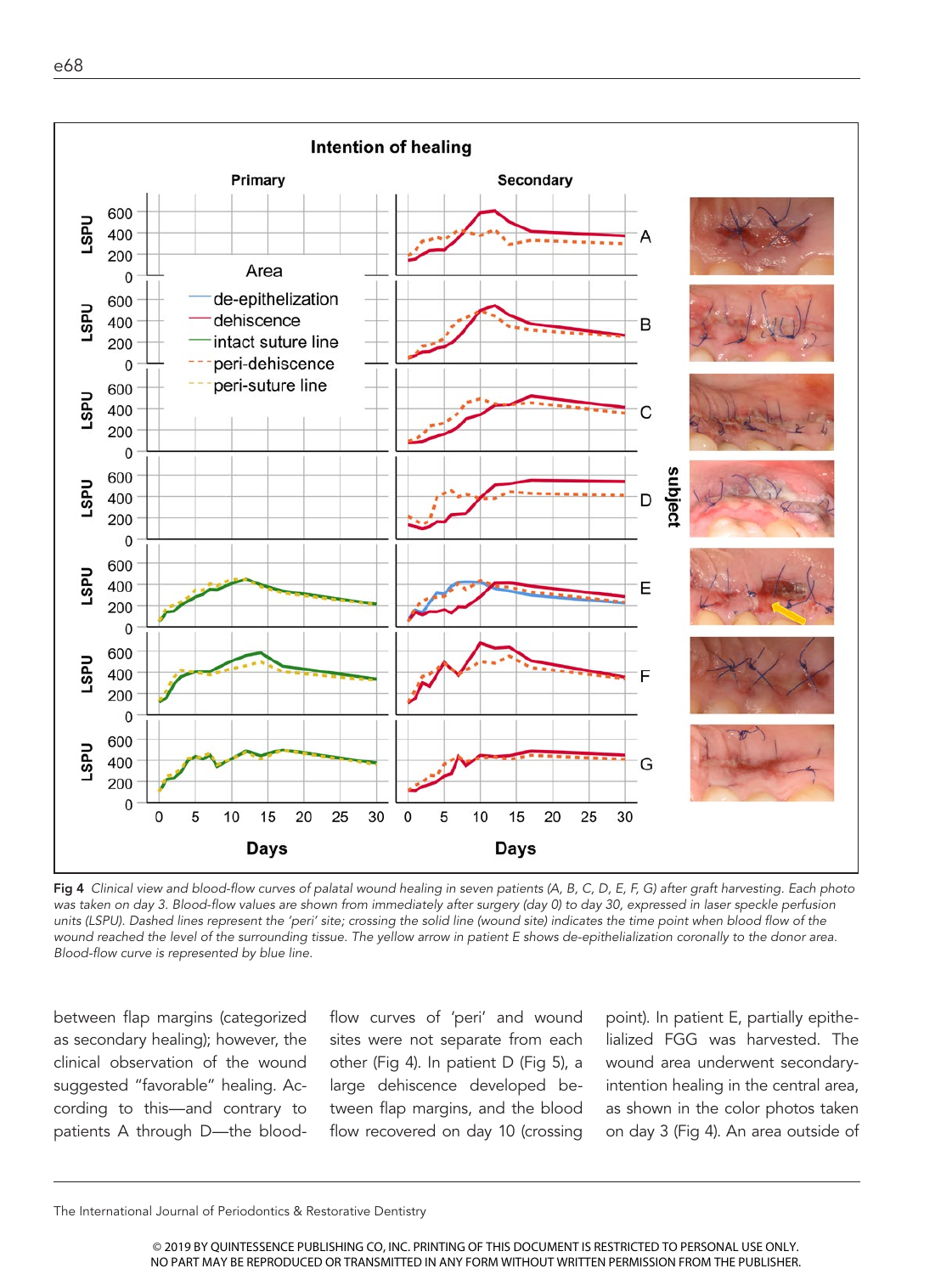

Fig 5 *Change in clinical aspects and blood flow during the first 30 days. Series of photos and Laser Speckle Contrast Imaging (LSCI) images in patient D taken at days 0, 3, 6, 14, and 30. On the day-0 (immediately after operation) LSCI image, the donor site and the surrounding areas are dark blue due to the local vasoconstrictor used in the anesthetic solution and to the severed vasculature. On day 3, this bluish area became smaller and was surrounded by a hyperemic perimeter. The mesial part of the incision line looks more green and yellow, indicating reperfusion was commenced, whereas the distal part is still blue, indicating lack of reperfusion. On day 6, the distal part of the flap disintegrated, resulting in a dehiscence area approximately 1 cm2. This area appeared as a blue, low-perfusion patch on the LSCI image, surrounded by a hyperemic area. Some sutures were also visible. On day 14, the wound looked clinically similar to the picture of day 6, as the dehiscence area still could be observed, but the blood flow had considerably increased. On day 30, the central part of the dehiscence* (yellow arrow) *had moderate perfusion, and the outer part of the dehiscence was hyperemic.* 

the donor site is depicted where the epithelium seems to be necrotized, denoted by de-epithelialization area on the graphs. In spite of this clinically resembling dehiscence, the characteristic of the blood-flow curve revealed that there was no delay in reperfusion. The crossing point and the slope value were negatively and strongly correlated (r = –0.74, *P* < .01). The correlation between the wound-healing score and crossing point was very strong  $(r =$ 0.87, *P* < .001), as was the correlation between wound-healing score and slope (r = –0.85, *P* < .001).

#### **Discussion**

LSCI is capable of capturing blood flow of the entire wound area with high resolution, thus potentially decreasing intra- and inter-region variability (contrary to the Laser Doppler Flowmetry).10,14,21 This is possible due to either the elimination of motion artifacts or the changes in local or systemic factors between two repeated measurements to obtain values from different areas. Furthermore, comparing two areas with an image eliminates the inter-subject variability. This allowed the authors to compare blood flows of various regions at the individual level and subsequently determine the crossover of blood-flow curves of the wound site and the surrounding tissue. This crossover point proved to be a good indicator of the time needed for completion of recirculation of the wound site. The time point when the wound area melted into the surrounding tissue in the LSCI image could be determined by a quick snapshot taken by the operators without prefabricated stents or quantifying regions of interest.

The slope of reperfusion curves in the first 3 postoperative days correlated well with the healing pattern and time of healing, thus the LSCI method proved to be a reliable tool—similar to the burnwound assessment in the skin<sup>22,23</sup> or soft tissue healing after tooth extraction<sup>15</sup>—for predicting healing outcomes of palatal connectivetissue donor sites. Measuring the reperfusion trend may represent an early diagnostic tool for assessing wound healing in compromised patients as well; early signs of healing complications may alert the dentist to the need for increased postoperative wound care.11,24–26 In spite of the high correlation between healing scores and the slope, as well as the significant differences between primary and secondary healing, the subjective clinical assessment could

© 2019 BY QUINTESSENCE PUBLISHING CO, INC. PRINTING OF THIS DOCUMENT IS RESTRICTED TO PERSONAL USE ONLY. NO PART MAY BE REPRODUCED OR TRANSMITTED IN ANY FORM WITHOUT WRITTEN PERMISSION FROM THE PUBLISHER.